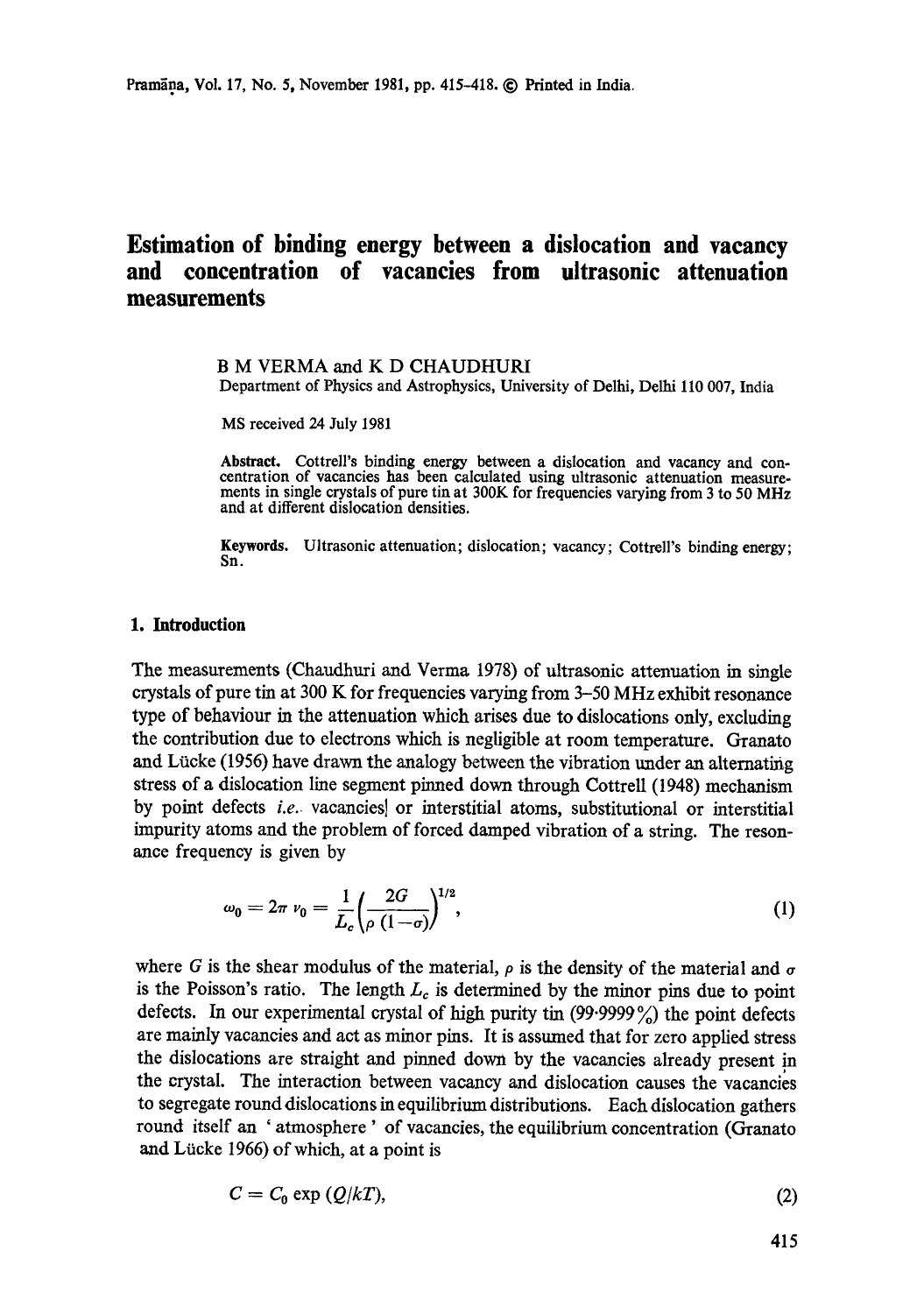where  $C_0$  is the average concentration of vacancies in the lattice and  $C = n/N$ , *n* indicates the number of vacancies along a dislocation line and  $N$  indicates the number of atomic lengths of dislocation line in the specimen. In general the concentration C of vacancies on the dislocation line is larger than the overall concentration of vacancies  $C_0$  in the lattice. In (2) Q is the interaction energy between a dislocation and a vacancy,  $a$  is the atomic distance along the dislocation line,  $k$  is the Boltzmann's constant and  $T$  is the temperature.

By knowing  $\nu_0, L_c$  can be found using (1) and thus C can be calculated. Since  $C_0$ can be estimated at room temperature  $T$ , for our annealed specimen, by utilizing the relation

$$
C_0 = A \exp\left(-U_{fv}/kT\right),\tag{3}
$$

where  $U_{fv}$  is the energy formation of the vacancy and  $A$  a constant of the order of unity; one can calculate  $Q$  using (2). Moreover, experimentally it has been observed by Chaudhuri and Das (1976) that the resonance frequency  $\nu_0$  increases with an increase in dislocation density and as a result  $L_c$  decreases. The concentration C of the vacancies is given (Granato and Lücke 1966) by  $a/L_c$  and consequently it increases with dislocation density. Overall concentration of vacancies  $C_0$  also increases with C as both are related through (2) where  $Q$  is constant. Thus ultrasonic attenuation measurements can be utilized for the estimation of both C and  $C_0$ .

## **2. Experiments**

A conventional double ended ultrasonic pulse echo technique was used to measure the attenuation of longitudinal ultrasound of frequencies lying in the range 3-50 MHz. The pulse amplitude was kept fixed at 100 V peak to peak. The preparation of the single crystal of tin of high purity  $(99.9999\%)$  and other details have already been reported by Chaudhuri and Verma (1978). Measurements have been taken along the [100] direction under different conditions of strain. By etching such specimens with the help of a 50% FeCl<sub>3</sub> solution, etch pits at the sites of dislocations were revealed and thus the dislocation densities corresponding to any physical state of specimens were estimated. The etch pits were observed under a phase contrast projection microscope. The dislocation densities were gradually reduced by annealing the specimen under controlled conditions for progressively longer periods of time.

### **3. Experimental results and discussion**

Figure 1 gives the results of the ultrasonic attenuation measurements at 300K at various frequencies for different physical states of the specimen. It has been shown (Chaudhuri and Verma 1978) that the attenuation that is measured at 300K can be taken as entirely due to dislocations, the contribution due to electrons being practically absent. It will be noticed that there is a resonant behaviour in the attenuation due to dislocation. The set of curves corresponding to different dislocation densities shows the occurrence of resonance peaks. It will be seen that  $v<sub>o</sub>$  increases with increase in dislocation density. The resonance frequency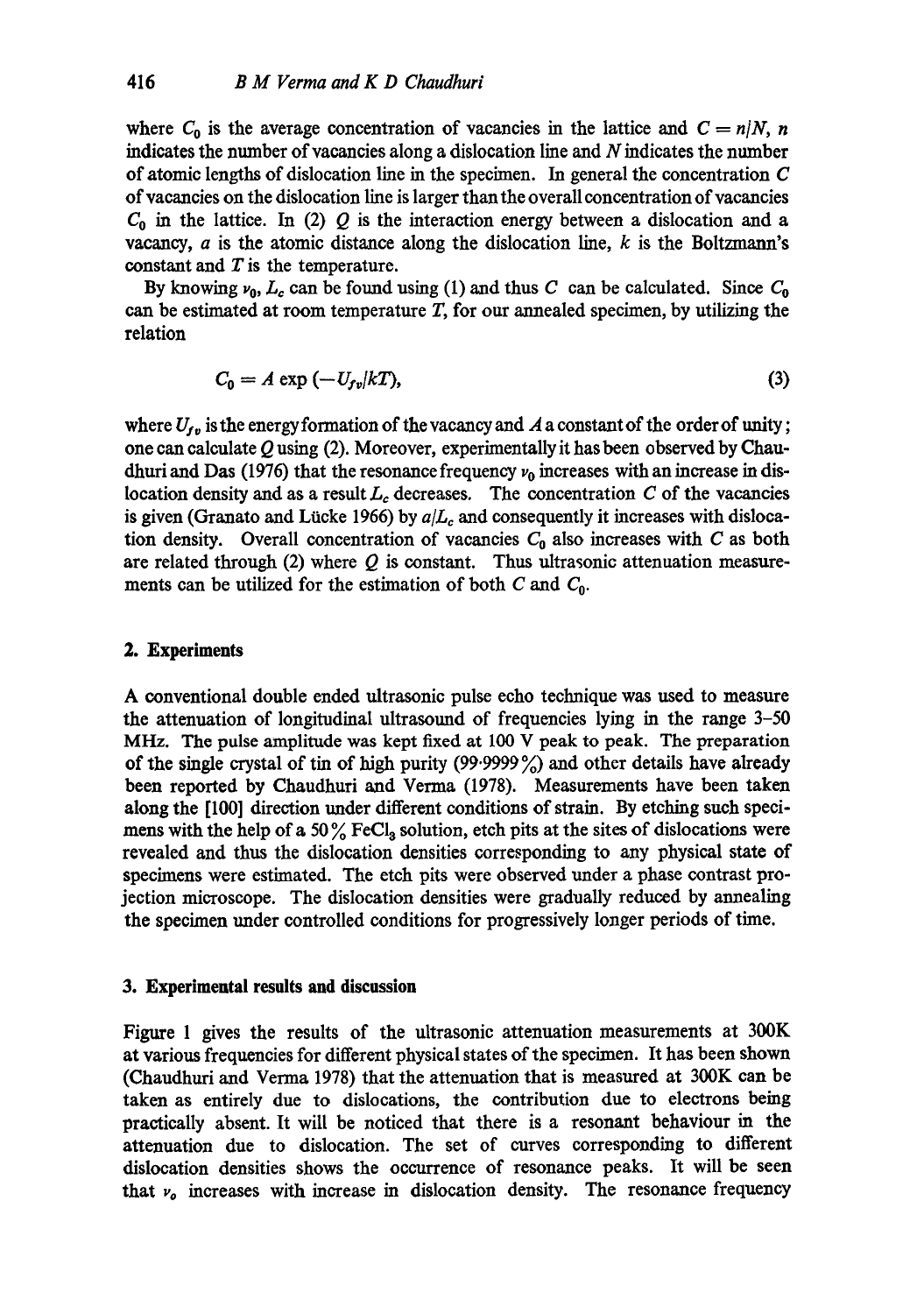

Figure 1. Frequency dependence of  $\Lambda$  a at different dislocation densities  $\Lambda$  ( $\Lambda$ 's in  $10^5$  cm<sup>-2</sup> are given in brackets)  $\bullet$  (0.01);  $\triangle$  (0.06);  $\Box$  (2.00);  $\triangle$  (20,00); O (110.00).

 $\nu<sub>a</sub>$  gives the average loop length  $L<sub>c</sub>$  and hence the concentration of pinning points *i.e.* vacancies along the dislocation line.

In our experimental crystal of pure tin in highly annealed state (dislocation density  $\Lambda = 0.01 \times 10^5$  cm<sup>-2</sup>)  $C_0 = 38.3 \times 10^{-10}$  at temperature  $T = 300$ K using  $U_{\text{fv}} = 0.5$  eV for tin (Friedel 1964).

For a highly annealed state, the resonance frequency was found to be 5.5 MHz and consequently  $L_c = 0.0072$  cm,  $C = a/L_c = 138.9 \times 10^{-8}$  taking  $a = 10^{-8}$  cm. Substituting these two values of C and  $C_0$  in (2) and substituting for  $T = 300$ K, it has been found that the Cottrell binding energy  $Q = 0.15$  eV. Bullough and Newman (1962) have also reported that vacancies interact elastically with a dislocation. A dilational strain field is formed round a vacancy and hence a vacancy is attracted to the compressive region above the slip plane of an edge dislocation. According to them

$$
Q=-\frac{15 VGb^2}{4\pi^2 (1-\sigma)(7-5\sigma) R^2}\bigg[1-\frac{(1+6\sigma-5\sigma^2)\sin^2\theta}{5}\bigg],\qquad (4)
$$

where G is the shear modulus,  $\sigma$  is the Poisson's ratio, V is the atomic volume, R is the distance between the vacancy and the dislocation and  $\theta$  is the angle between R and the Burgers' vector b.

Using the calculated value for  $Q$  in (2),  $C_0$  is calculated for different physical states of the specimen as C is known for any particular physical state from ultrasonic attenuation measurements. Table 1 illustrates how with increase in dislocation density  $v_0, L_c, C$  and  $C_0$  change  $(G = 1.5 \times 10^{11} \text{ dyne cm}^{-2}, \sigma = 0.33, a = 10^{-8} \text{ cm}, \rho = 7.3$ gm/cc,  $Q = 0.15$  eV for the tin sample used.).

The table clearly shows that with increase in dislocation density  $v_0$  increases and as a result  $L_c$  decreases. It also shows that C and  $C_0$  increase with dislocation density. This means that the dislocations behave as sources for vacancies. This results in an